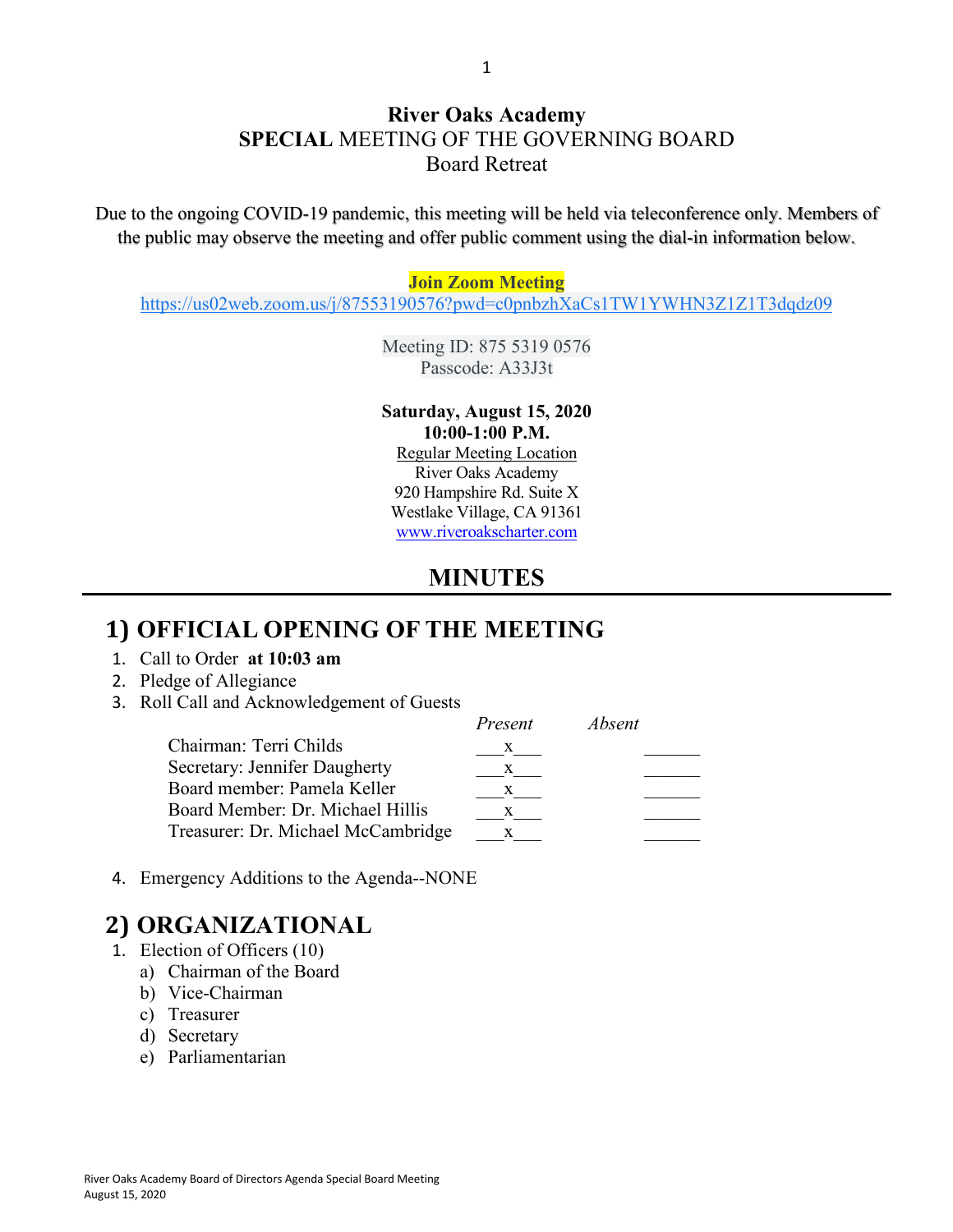## **3) PUBLIC COMMENTS**

*Citizens who would like to address the Board on any item on the Agenda may do so now or when the President requests comments from the Public as the Board is considering the item. This portion of the Annual Board meeting is set aside for members of the audience to make comments or raise issues that are not specifically on the agenda. These presentations, both during open and agendized topics, are limited to three (3) minutes per presentation and the total time allotted to non-agenda items will not exceed fifteen (15) minutes.*

## **4) REPORTS**

None

# **5) CONSENT AGENDA ITEMS**

*Actions proposed for the Consent Agenda are items consistent with adopted policies and approved practices of River Oaks Academy and are deemed routine in nature. The Board will be asked to approve all of the Consent Agenda items by a single vote unless any member of the Board or the Public asks that an item be removed from the Consent Agenda and considered and discussed separately.*

None

# **6) INFORMATION AND DISCUSSION ITEMS**

*These items are presented to the Board for information only and are not subject to action at this meeting. These items may be added to a future meeting for action by the Board.*

#### *Board Retreat Agenda:*

Special Guests: Jeff Rice, APlus+ CEO and Founder Maria Montagne, Instructional Coordinator Jennifer Anderson, Teacher and SEL coordinator

- 1. Jeff Rice: Presentation on Political Climate in California; advocacy efforts (Zoom presentation) (45)—**presented at 10:15 am**
- 2. Claudia Weintraub: Introduction; "What is your Why?" (PPT) (10)
- 3. Claudia Weintraub: Warm-up activity: North, South, East and West--handout (15 min)
- 4. Claudia Weintraub: Board/Director Roles-PPT (10)
- 5. Claudia Weintraub: Governance Training Introduction: The Brown Act—Open and Public-PPT (15)
- 6. Claudia Weintraub: Review of 2019-20 Accomplishments-PPT (15)
- 7. Claudia Weintraub: Review of Procedures for Director Evaluation Process/Protocol/Director Evaluation Tool/Timeline review (15)

a. **TimeLine for Director Evaluation—Action Item #7.1**

- 8. Claudia Weintraub: 2019-20 Director Goals review and discussion (15)
	- a. **2019-20 Director Goals—Action Item #7.2**
- 9. Maria Montagne: Presentation: Math Program for 2020-21 (15)
- 10. Jennifer Anderson: Presentation on SEL program and Interactive activity (15)
- 11. Claudia Weintraub: Closing (5)